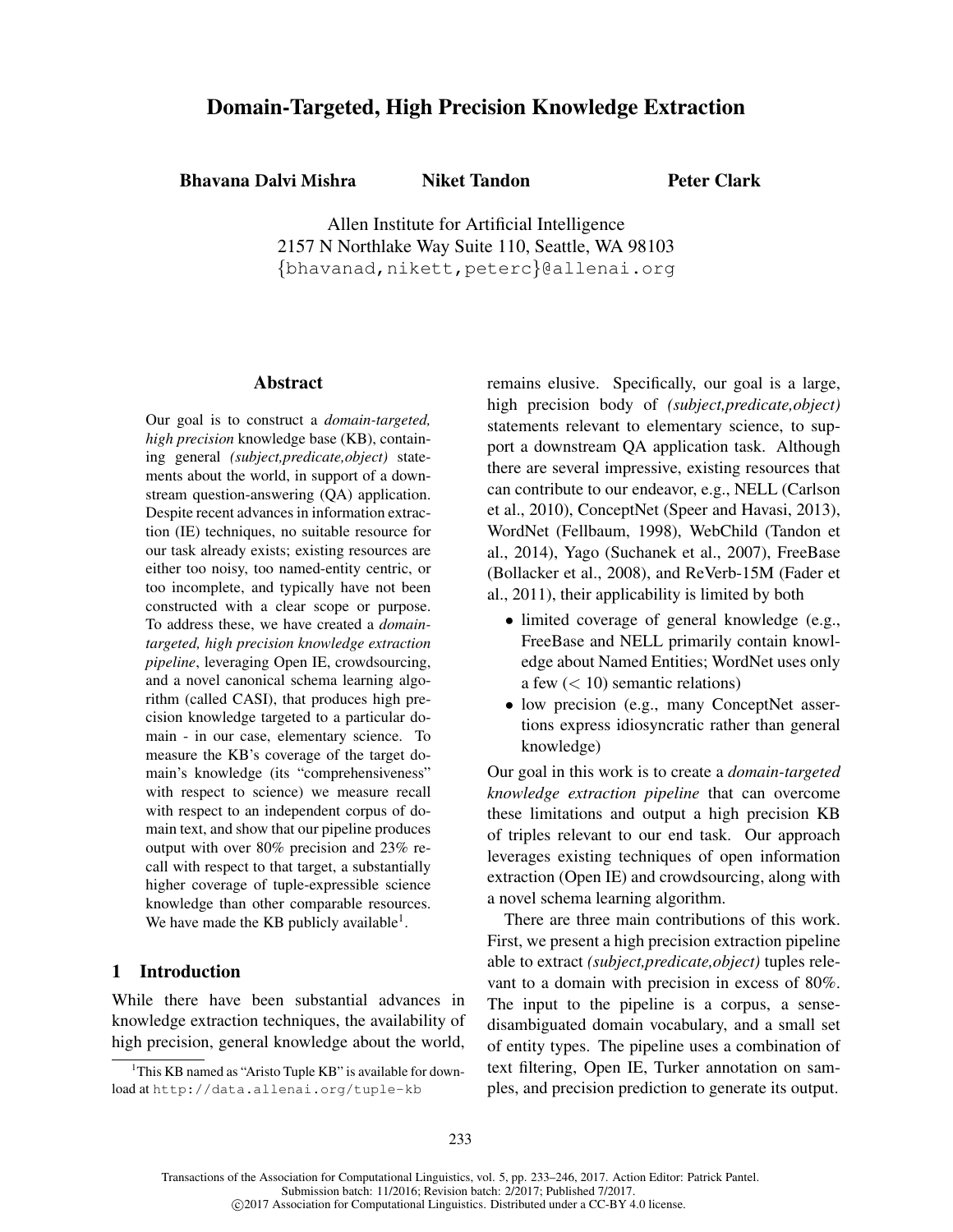Second, we present a novel canonical schema induction method (called CASI) that identifies clusters of similar-meaning predicates, and maps them to the most appropriate general predicate that captures that canonical meaning. Open IE, used in the early part of our pipeline, generates triples containing a large number of predicates (expressed as verbs or verb phrases), but equivalences and generalizations among them are not captured. Synonym dictionaries, paraphrase databases, and verb taxonomies can help identify these relationships, but only partially so because the meaning of a verb often shifts as its subject and object vary, something that these resources do not explicitly model. To address this challenge, we have developed a corpus-driven method that takes into account the subject and object of the verb, and thus can learn argument-specific mapping rules, e.g., the rule "(x:Animal,found in,y:Location)  $\rightarrow$  (x:Animal,live in,y:Location)" states that if some animal is found in a location then it also means the animal lives in the location. Note that 'found in' can have very different meaning in the schema "(x:Substance,found in,y:Material). The result is a KB whose general predicates are more richly populated, still with high precision.

Finally, we contribute the science KB itself as a resource publicly available $2$  to the research community. To measure how "complete" the KB is with respect to the target domain (elementary science), we use an (independent) corpus of domain text to characterize the target science knowledge, and measure the KB's recall at high  $(>80%)$  precision over that corpus (its "comprehensiveness" with respect to science). This measure is similar to recall at the point P=80% on the PR curve, except measured against a domain-specific sample of data that reflects the distribution of the target domain knowledge. Comprehensiveness thus gives us an approximate notion of the completeness of the KB for (tuple-expressible) facts in our target domain, something that has been lacking in earlier KB construction research. We show that our KB has comprehensiveness (recall of domain facts at  $>80\%$  precision) of 23% with respect to science, a substantially higher coverage

<sup>2</sup>Aristo Tuple KB is available for download at  $http://$ allenai.org/data/aristo-tuple-kb

of tuple-expressible science knowledge than other comparable resources. We are making the KB publicly available.

## **Outline**

We discuss the related work in Section 2. In Section 3, we describe the domain-targeted pipeline, including how the domain is characterized to the algorithm and the sequence of filters and predictors used. In Section 4, we describe how the relationships between predicates in the domain are identified and the more general predicates further populated. Finally in Section 5, we evaluate our approach, including evaluating its comprehensiveness (high-precision coverage of science knowledge).

## 2 Related Work

There has been substantial, recent progress in knowledge bases that (primarily) encode knowledge about Named Entities, including Freebase (Bollacker et al., 2008), Knowledge Vault (Dong et al., 2014), DBPedia (Auer et al., 2007), and others that hierarchically organize nouns and named entities, e.g., Yago (Suchanek et al., 2007). While these KBs are rich in facts about named entities, they are sparse in general knowledge about common nouns (e.g., that bears have fur). KBs covering general knowledge have received less attention, although there are some notable exceptions constructed using manual methods, e.g., WordNet (Fellbaum, 1998), crowdsourcing, e.g., ConceptNet (Speer and Havasi, 2013), and, more recently, using automated methods, e.g., WebChild (Tandon et al., 2014). While useful, these resources have been constructed to target only a small set of relations, providing only limited coverage for a domain of interest.

To overcome relation sparseness, the paradigm of Open IE (Banko et al., 2007; Soderland et al., 2013) extracts knowledge from text using an open set of relationships, and has been used to successfully build large-scale *(arg1,relation,arg2)* resources such as ReVerb-15M (containing 15 million general triples) (Fader et al., 2011). Although broad coverage, however, Open IE techniques typically produce noisy output. Our extraction pipeline can be viewed as an extension of the Open IE paradigm: we start with targeted Open IE output, and then apply a sequence of filters to substantially improve the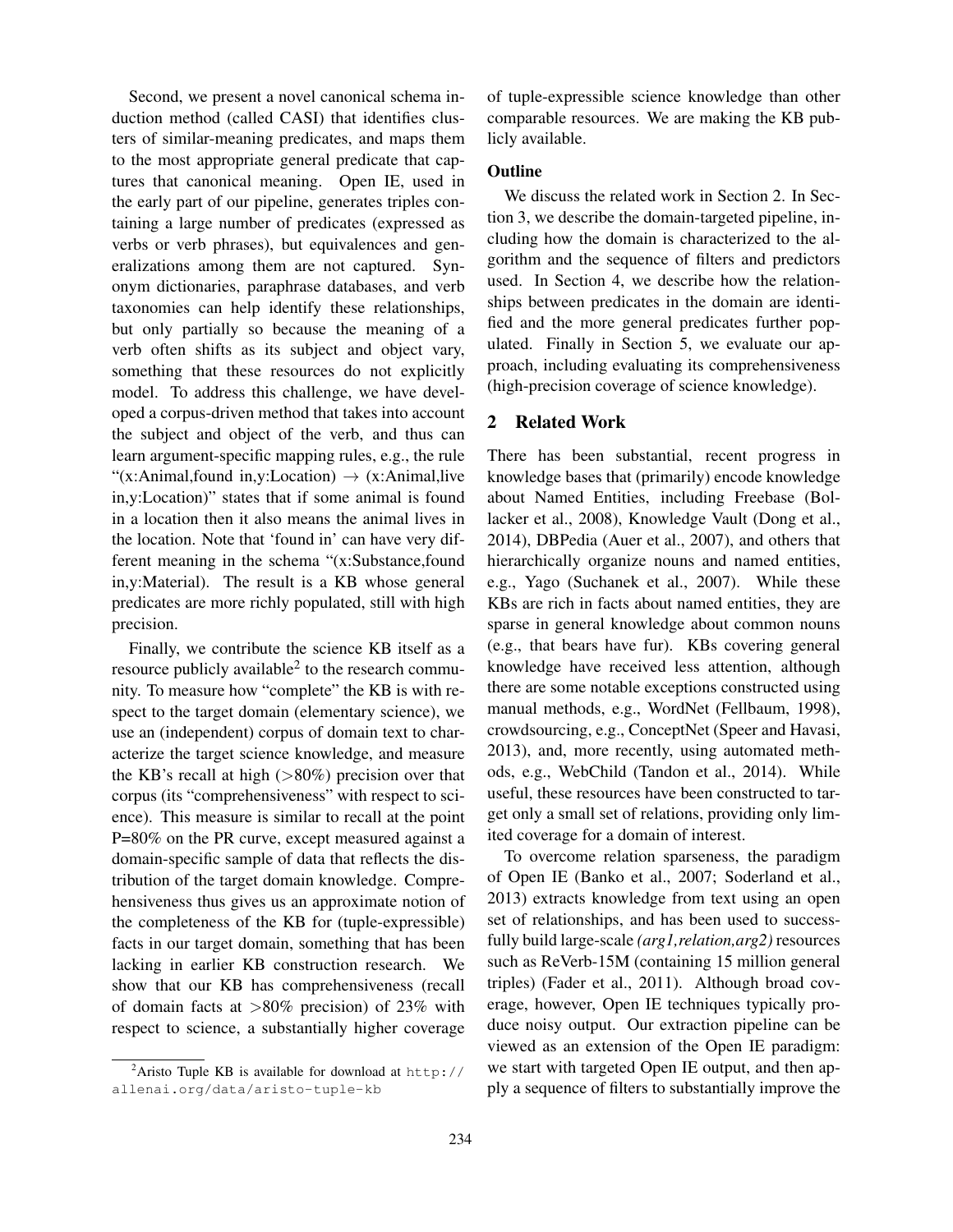

Figure 1: The extraction pipeline. A vocabulary-guided sequence of open information extraction, crowdsourcing, and learning predicate relationships are used to produce high precision tuples relevant to the domain of interest.

output's precision, and learn and apply relationships between predicates.

The task of finding and exploiting relationships between different predicates requires identifying both equivalence between relations (e.g., clustering to find paraphrases), and implication (hierarchical organization of relations). One class of approach is to use existing resources, e.g., verb taxonomies, as a source of verbal relationships, e.g., (Grycner and Weikum, 2014), (Grycner et al., 2015). However, the hierarchical relationship between verbs, out of context, is often unclear, and some verbs, e.g., "have", are ambiguous. To address this, we characterize semantic relationships not only by a verb but also by the types of its arguments. A second class of approach is to induce semantic equivalence from data, e.g., using algorithms such as DIRT (Lin and Pantel, 2001), RESOLVER (Yates and Etzioni, 2009), WiseNet (Moro and Navigli, 2012), and AMIE (Galárraga et al., 2013). These allow relational equivalences to be inferred, but are also noisy. In our pipeline, we combine these two approaches together, by clustering relations using a similarity measure computed from both existing resources and data.

A novel feature of our approach is that we not only cluster the (typed) relations, but also identify a canonical relation that all the other relations in a cluster can be mapped to, without recourse to human annotated training data or a target relational vocabulary (e.g., from Freebase). This makes our problem setting different from that of universal schema (Riedel et al., 2013) where the clusters of relations are not explicitly represented and mapping to canonical relations can be achieved given an existing KB like Freebase. Although no existing methods can be directly applied in our problem setting, the AMIEbased schema clustering method of (Galárraga et al., 2014) can be modified to do this also. We have implemented this modification (called AMIE\*, described in Section 5.3), and we use it as a baseline to compare our schema clustering method (CASI) against.

Finally, interactive methods have been used to create common sense knowledge bases, for example ConceptNet (Speer and Havasi, 2013; Liu and Singh, 2004) includes a substantial amount of knowledge manually contributed by people through a Web-based interface, and used in numerous applications (Faaborg and Lieberman, 2006; Dinakar et al., 2012). More recently there has been work on interactive methods (Dalvi et al., 2016; Wolfe et al., 2015; Soderland et al., 2013), which can be seen as a "machine teaching" approach to KB construction. These approaches focus on human-in-theloop methods to create domain specific knowledge bases. Such approaches are proven to be effective on domains where expert human input is available. In contrast, our goal is to create extraction techniques that need little human supervision, and result in comprehensive coverage of the target domain.

## 3 The Extraction Pipeline

We first describe the overall extraction pipeline. The pipeline is a chain of filters and transformations, outputting *(subject,predicate,object)* triples at the end. It uses a novel combination of familiar technologies, plus a novel schema learning module, described in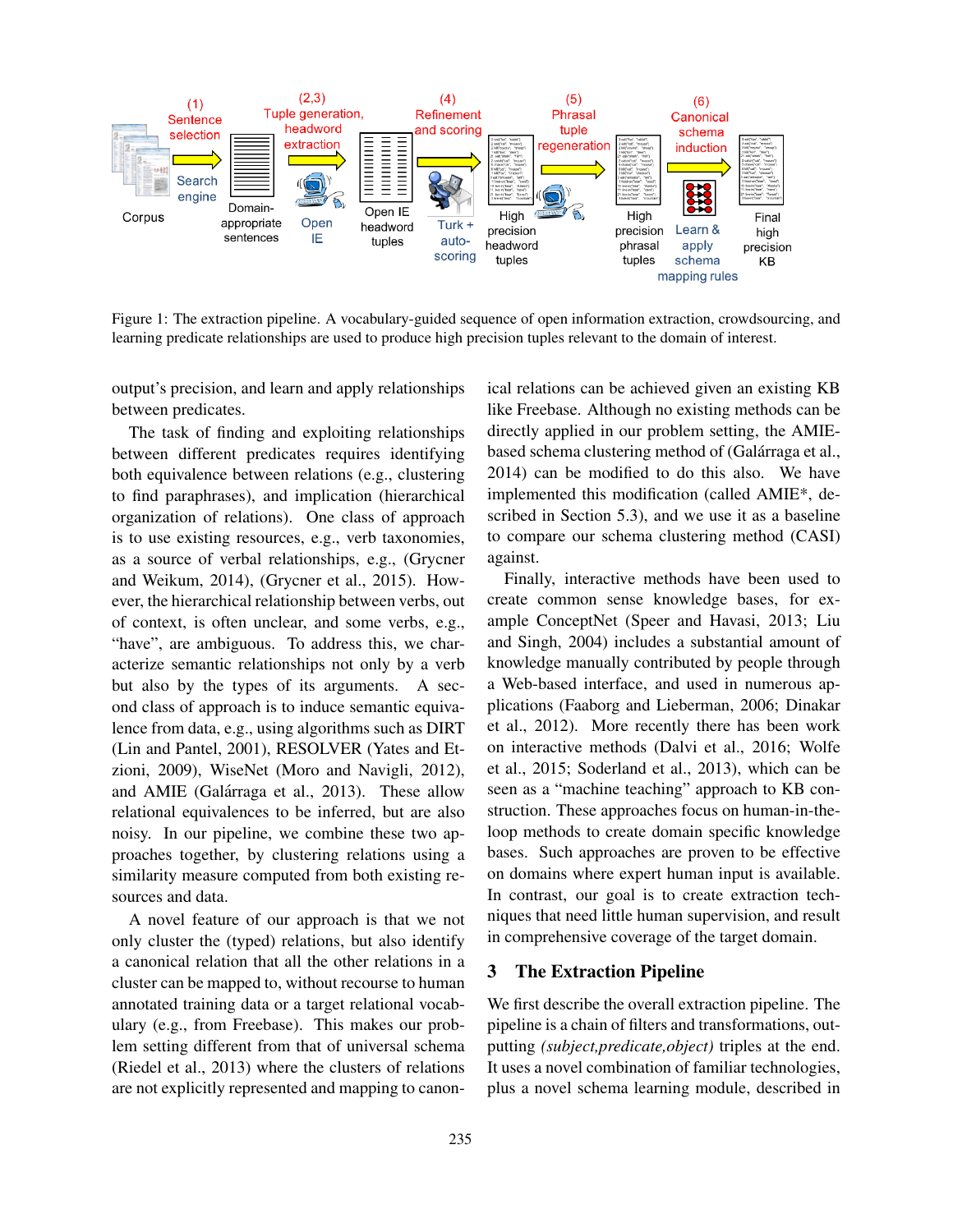more detail in Section 4.

## 3.1 Inputs and Outputs

Unlike many prior efforts, our goal is a *domainfocused* KB. To specify the KB's extent and focus, we use two inputs:

- 1. A domain vocabulary listing the nouns and verbs relevant to the domain. In our particular application, the domain is Elementary science, and the domain vocabulary is the typical vocabulary of a Fourth Grader (∼10 year old child), augmented with additional science terms from 4th Grade Science texts, comprising of about 6000 nouns, 2000 verbs, 2000 adjectives, and 600 adverbs.
- 2. A small set of types for the nouns, listing the primary types of entity relevant to the domain. In our domain, we use a manually constructed inventory of 45 types (animal, artifact, body part, measuring instrument, etc.).

In addition, the pipeline also uses:

3. a large, searchable text corpus to provide sentences for knowledge extraction. In our case, we use the Web via a search engine (Bing), followed by filters to extract clean sentences from search results.

### 3.2 Word Senses

Although, in general, nouns are ambiguous, in a targeted domain there is typically a clear, primary sense that can be identified. For example, while in general the word "pig" can refer to an animal, a person, a mold, or a block of metal, in 4th Grade Science it universally refers to an animal<sup>3</sup>. We leverage this for our task by assuming one sense per noun in the domain vocabulary, and notate these senses by manually assigning each noun to one of the entity types in the type inventory.

Verbs are more challenging, because even within a domain they are often polysemous out of context (e.g., "have"). To handle this, we refer to verbs *along with their argument types*, the combination expressed as a verbal schema, e.g., (Animal,"have",BodyPart). This allows us to distinguish

different contextual uses of a verb without introducing a proliferation of verb sense symbols. Others have taken a similar approach of using type restrictions to express verb semantics (Pantel et al., 2007; Del Corro et al., 2014).

## 3.3 The Pipeline

The pipeline is sketched in Figure 1 and exemplified in Table 1, and consists of six steps:

### 3.3.1 Sentence Selection

The first step is to construct a collection of (loosely) domain-appropriate sentences from the larger corpus. There are multiple ways this could be done, but in our case we found the most effective way was as follows:

- a. List the core topics in the domain of interest (science), here producing 81 topics derived from syllabus guides.
- b. For each topic, author 1-3 query templates, parameterized using one or more of the 45 domain types. For example, for the topic "animal adapation", a template was "[*Animal*] adaptation environment", parameterized by the type *Animal*. The purpose of query templates is to steer the search engine to domain-relevant text.
- c. For each template, automatically instantiate its type(s) in all possible ways using the domain vocabulary members of those types.
- d. Use each instantiation as a search query over the corpus, and collect sentences in the top (here, 10) documents retrieved.

In our case, this resulted in a generally domainrelevant corpus of 7M sentences.

### 3.3.2 Tuple Generation

Second, we run an open information extraction system over the sentences to generate an initial set of  $(np, vp, np)$  tuples. In our case, we use OpenIE 4.2 (Soderland et al., 2013; Mausam et al., 2012).

### 3.3.3 Headword Extraction and Filtering

Third, the *np* arguments are replaced with their headwords, by applying a simple headword filtering utility. We discard tuples with infrequent  $vps$  or verbal schemas (here  $vp$  frequency  $< 10$ , schema frequency  $<$  5).

<sup>&</sup>lt;sup>3</sup> There are exceptions, e.g., in 4th Grade Science "bat" can refer to either the animal or the sporting implement, but these cases are rare.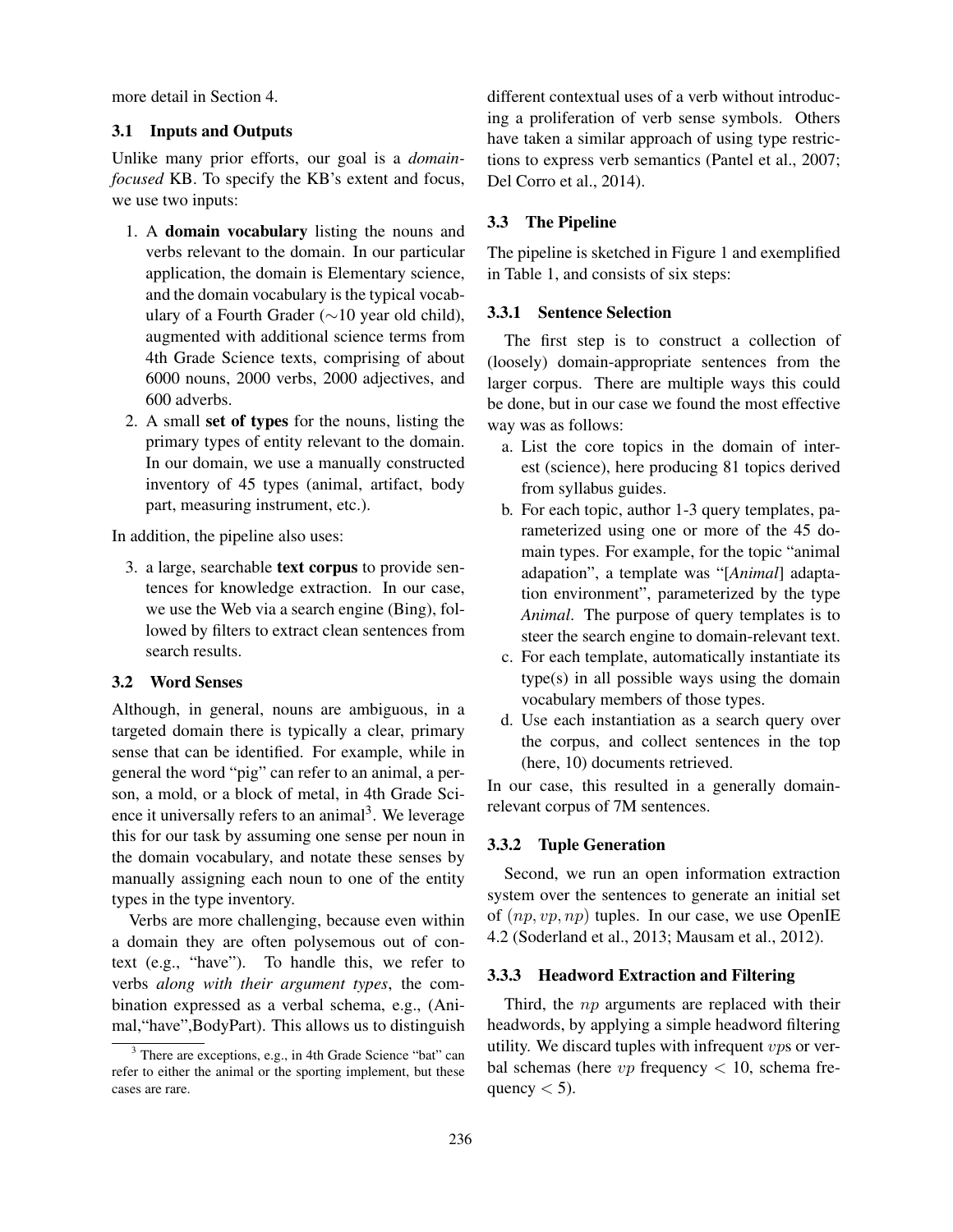

Table 1: Illustrative outputs of each step of the pipeline for the term "leaf".

## 3.3.4 Refinement and Scoring

Fourth, to improve precision, Turkers are asked to manually score a proportion (in our case, 15%) of the tuples, then a model is constructed from this data to score the remainder. For the Turk task, Turkers were asked to label each tuple as true or false/nonsense. Each tuple is labeled 3 times, and a majority vote is applied to yield the overall label. The semantics we apply to tuples (and which we explain to Turkers) is one of plausibility: if the fact is true for some of the arg1's, then score it as true. For example, if it is true that some birds lay eggs, then the tuple (bird, lay, egg) should be marked true. The degree of manual vs. automated can be selected here depending on the precision/cost constraints of the end application.

We then build a model using this data to predict scores on other tuples. For this model, we use logistic regression applied to a set of tuple features. These tuple features include normalized count features, schema and type level features, PMI statistics and semantic features. Normalized count features are based on the number of occurrences of tuples, and the number of unique sentences the tuple is extracted from. Schema and type level features are derived from the subject and object type, and frequency of schema in the corpus. Semantic features are based on whether subject and object are abstract vs. concrete (using Turney et al's abstractness database (Turney et al., 2011)), and whether there are any modal verbs (e.g. may, should etc.) in the original sentence. PMI features are derived from the count statistics of subject, predicate, object and entire triple in the Google n-gram corpus (Brants and Franz, 2006).

## 3.3.5 Phrasal Tuple Generation

Fifth, for each headword tuple  $(n, vp, n)$ , retrieve the original phrasal triples  $(np, vp, np)$  it was derived from, and add sub-phrase versions of these phrasal tuples to the KB. For example, if a headword tuple (cat, chase, mouse) was derived from (A black furry cat, chased, a grey mouse) then the algorithm considers adding

(black cat, chase, mouse) (black furry cat, chase, mouse) (black cat, chase, grey mouse) (black furry cat, chase, grey mouse)

Valid noun phrases are those following a pattern " $\langle \text{Adj}\rangle^*$   $\langle \text{Noun}\rangle^*$ . The system only retains constructed phrasal tuples for which both subject and object phrases satisfy PMI and count thresholds<sup>4</sup> , computed using the Google N-gram corpus (Brants and Franz, 2006). In general, if the headword tuple is scored as correct and the PMI and count thresholds are met, then the phrasal originals and variants are also correct. (We evaluate this in Section 5.2).

### 3.3.6 Canonical Schema Induction

Finally, we induce a set of *schema mapping rules* over the tuples that identify clusters of equivalent and similar relations, and map them to a canonical, generalized relation. These canonical, generalized relations are referred to as canonical schemas, and the induction algorithm is called CASI (Canonical Schema Induction). The rules are then applied to the tuples, resulting in additional general tuples being added to the KB. The importance of this step is that generalizations among seemingly disparate tuples are made explicit. While we could then discard

<sup>4</sup> e.g., "black bear" is a usable phrase provided it occurs  $>$   $k_1$  times in the N-gram corpus and  $log[p("black bear")/p("black").p("beam")] > k_2$  in the N-gram corpus, where constants  $k_1$  and  $k_2$  were chosen to optimize performance on a small test set.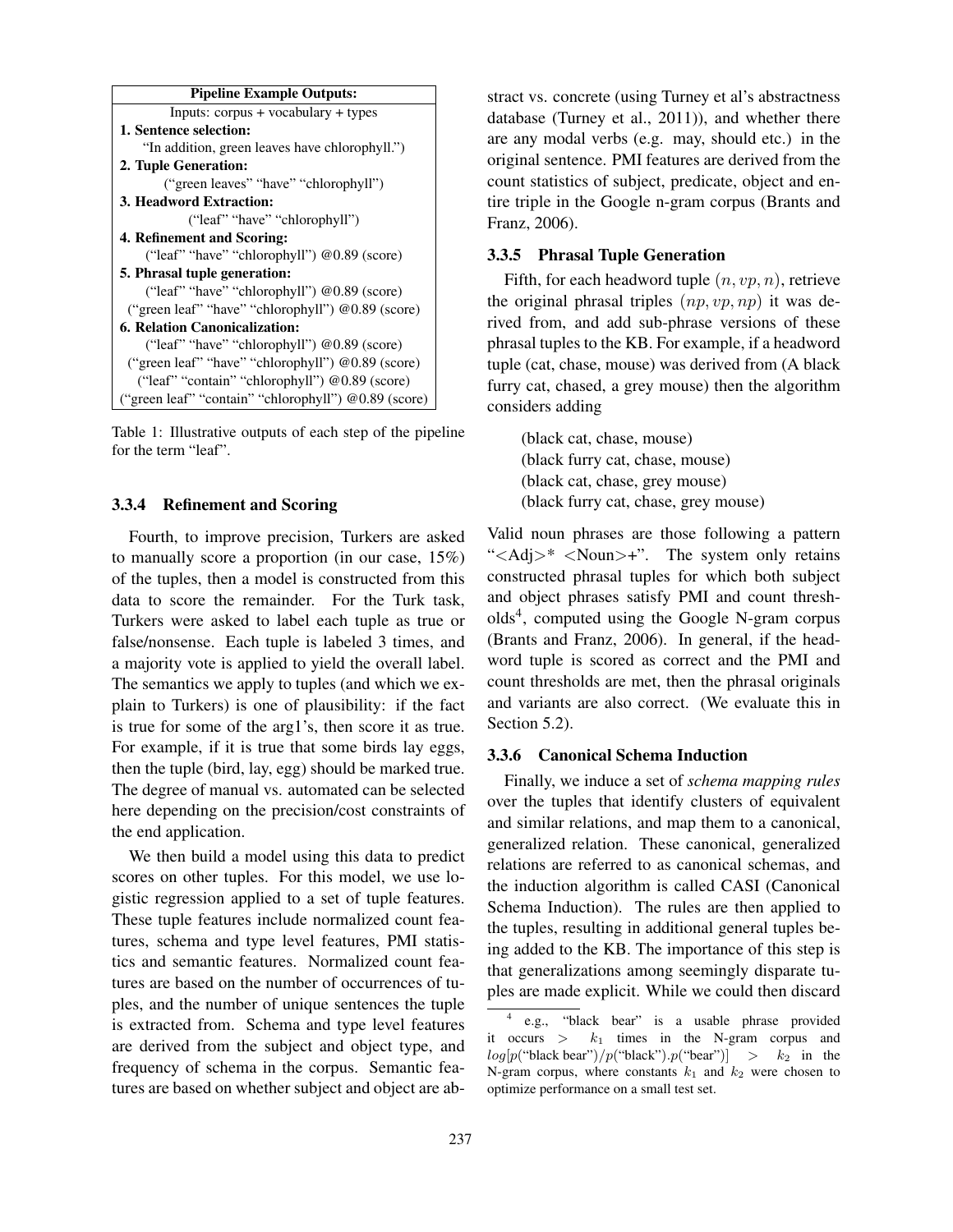tuples that are mapped to a generalized form, we instead retain them in case a query is made to the KB that requires the original fine-grained distinctions. In the next section, we describe how these schema mapping rules are learned.

# 4 Canonical Schema Induction (CASI)

## 4.1 Task: Induce schema mapping rules

The role of the schema mapping rules is to make generalizations among seemingly disparate tuples explicit in the KB. To do this, the system identifies clusters of relations with similar meaning, and maps them to a canonical, generalized relation. The mappings are expressed using a set of *schema mapping rules*, and the rules can be applied to infer additional, general triples in the KB. Informally, mapping rules should combine evidence from both external resources (e.g., verb taxonomies) and data (tuples in the KB). This observation allows us to formally define an objective function to guide the search for mapping rules. We define:

• a schema is a structure

*(type1,verb phrase,type2)*

here the types are from the input type inventory.

• a schema mapping rule is a rule of the form

 $schema_i \rightarrow schema_i$ 

stating that a triple using  $schema_i$  can be reexpressed using  $schema_j$ .

• a canonical schema is a schema that does not occur on the left-hand side of any mapping rule, i.e., it does not point to any other schema.

To learn a set of schema mapping rules, we select from the space of possible mapping rules so as to:

- maximize the quality of the selected mapping rules, i.e., maximize the evidence that the selected rules express valid paraphrases or generalization. That is we are looking for synonymous and type-of edges between schemas. This evidence is drawn from both existing resources (e.g., WordNet) and from statistical evidence (among the tuples themselves).
- satisfy the constraint that every schema points to a canonical schema, or is itself a canonical schema.

We can view this task as a subgraph selection problem in which the nodes are schemas, and directed edges are possible mapping rules between schemas. The learning task is to select subgraphs such that all nodes in a subgraph are similar, and point to a single, canonical node (Figure 2). We refer to the blue nodes in Figure 2 as induced canonical schemas.

To solve this selection problem, we formulate it as as a linear optimization task and solve it using integer linear programming (ILP), as we now describe.



Figure 2: Learning schema mapping rules can be viewed as a subgraph selection problem, whose result (illustrated) is a set of clusters of similar schemas, all pointing to a single, canonical form.

# 4.2 Features for learning schema mapping rules

To assess the quality of candidate mapping rules, we combine features from the following sources: Moby, WordNet, association rules and statistical features from our corpus. These features indicate synonymy or type-of links between schemas. For each schema  $S_i$  e.g. (Animal, live in, Location) we define the relation  $r_i$  as being the verb phrase (e.g. "live in"), and  $v_i$  as the root verb of  $r_i$  (e.g. "live").

- Moby: We also use verb phrase similarity scores derived from the Moby thesaurus. Moby score  $M_{ij}$  for a schema pair is computed by a lookup in this dataset for relation pair  $r_i$ ,  $r_j$  or root verb pair  $v_i$ ,  $v_j$ . This is also a directed feature, i.e.  $M_{ij} \neq M_{ji}$ .
- WordNet: If there exists a troponym link path from schema  $r_i$  to  $r_j$ , then we define the Word-Net score  $W_{ij}$  for this schema pair as the inverse of the number of edges that need to be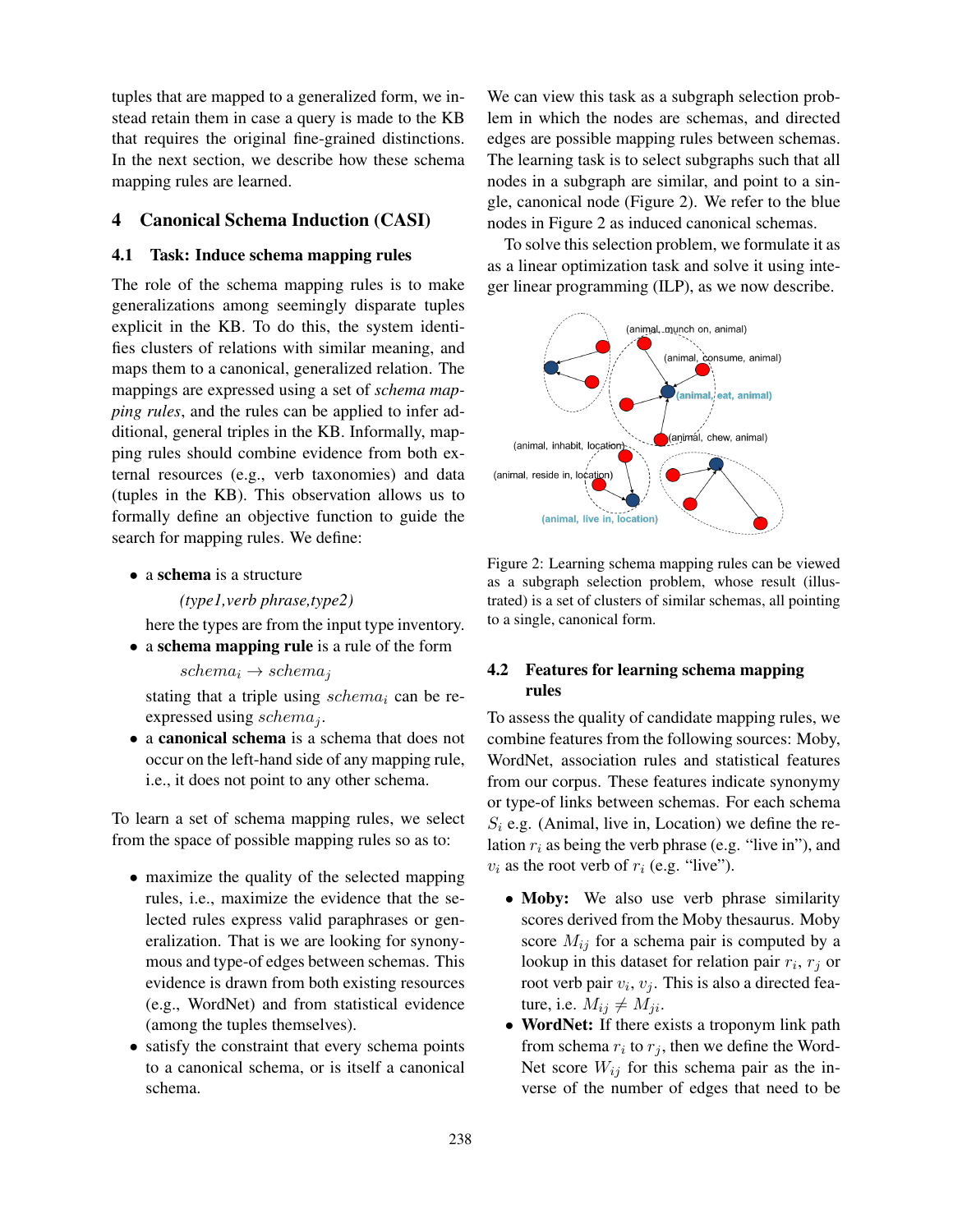|                |          | Type           | Use which parts of schema? |           | What kind of relations do they encode? |         |         |                      |
|----------------|----------|----------------|----------------------------|-----------|----------------------------------------|---------|---------|----------------------|
| Feature source | semantic | distributional | subject                    | predicate | object                                 | synonym | type-of | temporal implication |
| Moby           |          |                |                            |           |                                        |         |         |                      |
| WordNet        |          |                |                            |           |                                        |         |         |                      |
| AMIE-typed     |          |                |                            |           |                                        |         |         |                      |
| AMIE-untyped   |          |                |                            |           |                                        |         |         |                      |

Table 2: The different features used in relation canonicalization capture different aspects of similarity.

maximize  $\{X_{ij}\}$  $\overline{\phantom{0}}$ i,j  $X_{ij}(\lambda_1 * M_{ij} + \lambda_2 * W_{ij} + \lambda_3 * AT_{ij})$  $+\lambda_4 * AU_{ij} + \lambda_5 * S_{ij} - \delta * ||X||_1$ subject to,  $X_{ij} \in \{0, 1\}, \quad \forall \langle i, j \rangle$   $X_{ij}$  are boolean.  $X_{ij} + X_{ji} \leq 1$ ,  $\forall i, j$  schema mapping relation is asymmetric.  $\overline{\phantom{0}}$ j select at most one parent per schema.  $X_{ij} + X_{jk} - X_{ik} \le 1$ ,  $\forall \langle i, j, k \rangle$  schema mapping relation is transitive.





traveled to reach  $r_j$  from  $r_i$ . If such a path does not exist, then we look for a path from  $v_i$ to  $v_i$ . Since we do not know the exact Word-Net synset applicable for each schema, we consider all possible synset choices and pick the best score as  $W_{ij}$ . This is a directed feature i.e.,  $W_{ij} \neq W_{ji}$ . Note that even though Word-Net is a high quality resource, it is not completely sufficient for our purposes. Out of 955 unique relations (verb phrases) in our KB, only 455 (47%) are present in WordNet. We can deal with these out of WordNet verb phrases by relying on other sets of features described next.

• AMIE: AMIE is an association rule mining system that can produce association rules of the form: "?a eat ?b  $\rightarrow$  ?a consume ?b". We have two sets of AMIE fea-We have two sets of AMIE features: typed and untyped. Untyped features are of the form  $r_i \rightarrow r_j$ , e.g.,  $eat \rightarrow$ consume, whereas typed features are of the form  $S_i \rightarrow S_j$ , e.g.,  $(Animal, eat, Food) \rightarrow$  $(Animal, consume, Food).$  AMIE produces real valued scores<sup>5</sup> between 0 to 1 for each rule. We define  $AU_{ij}$  and  $AT_{ij}$  as untyped and typed AMIE rule scores respectively.

• Specificity: We define specificity of each relation as its IDF score in terms of the number of argument pairs it occurs with, compared to total number of argument type pairs in the corpus. The specificity score of a schema mapping rule favors more general predicates on the parent side of the rules.

$$
specificity(r) = IDF(r)
$$
  
\n
$$
SP(r) = \frac{specificity(r)}{\max_{r'} specificity(r')}
$$
  
\n
$$
S_{ij} = SP(r_i) - SP(r_j)
$$

Further, we have a small set of very generic relations like "have" and "be" that are considered as relation stopwords by setting their  $SP(r)$ scores to 1.

These features encode different aspects of similarity between schemas as described in Table 2. In this work we combine semantic high-quality features from WordNet, Moby thesaurus with weak distributional similarity features from AMIE to generate schema mapping rules. We have observed that thesaurus features are very effective for predicates which are less ambiguous e.g. eat, consume, live in. Association rule features on the other hand have evidence for predicates which are very ambiguous e.g. have, be. Thus these features are complementary.

Further, these features indicate different kinds of

<sup>&</sup>lt;sup>5</sup>We use PCA confidence scores produced by AMIE.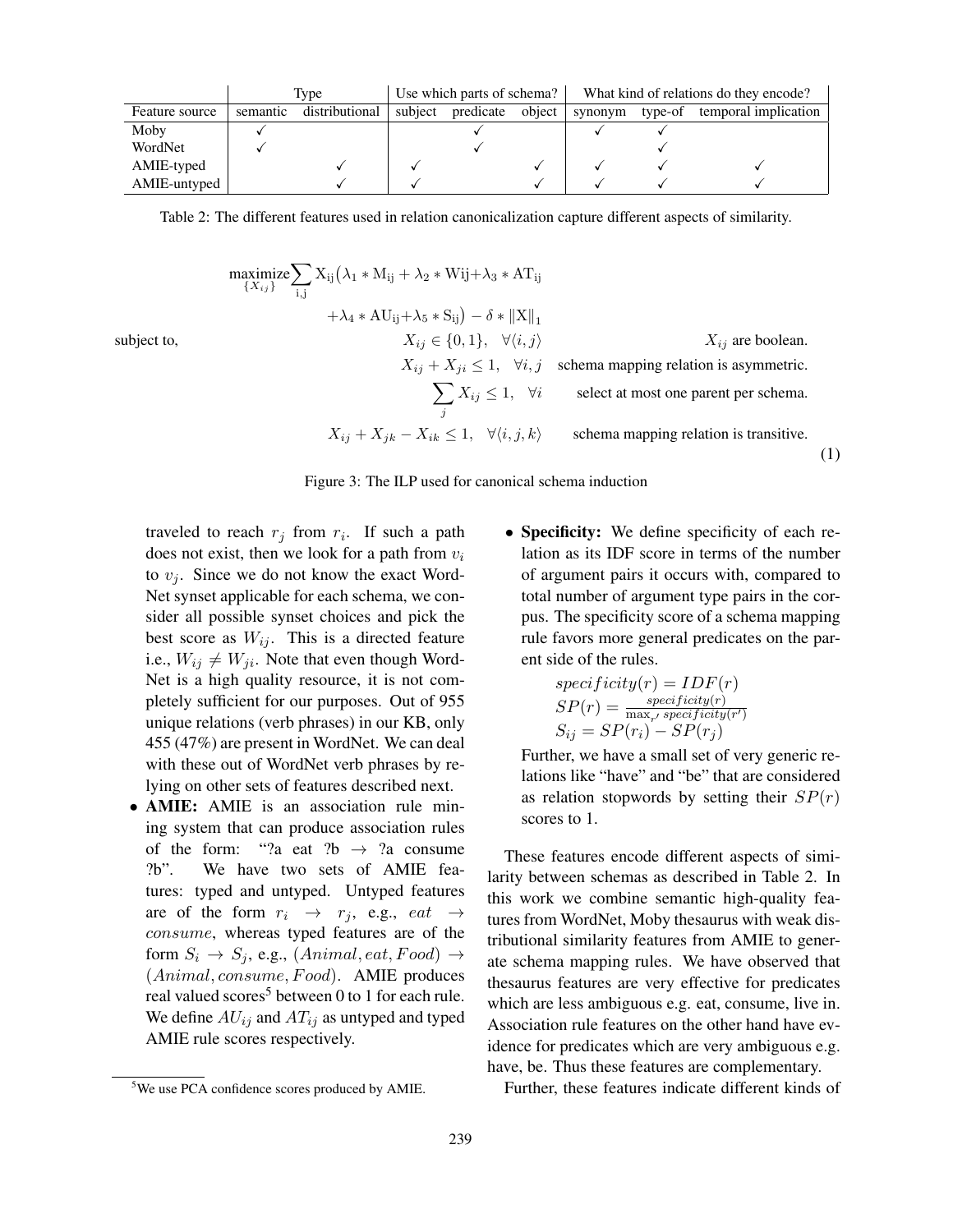relations between two schemas: synonymy, typeof and temporal implication (refer Table 2). In this work, we want to learn the schema mapping rules that capture synonymy and type-of relations and discard the temporal implications. This makes our problem setting different from that of knowledge base completion methods e.g., (Socher et al., 2013). Our proposed method CASI uses an ensemble of semantic and statistical features enabling us to promote the synonymy and type-of edges, and to select the most general schema as canonical schema per cluster.

### 4.3 ILP model used in CASI

The features described in Section 4.2 provide partial support for possible schema mapping rules in our dataset. The final set of rules we select needs to comply with asymmetry, transitive closure and at most one parent per schema constraints. We use an integer linear program to find the optimal set of schema mapping rules that satisfy these constraints, shown formally in Figure 3.

We decompose the schema mapping problem into multiple independent sub-problems by considering schemas related to a pair of argument types, e.g, all schemas that have domain or range types Animal, Location would be considered as a separate sub-problem. This way we can scale our method to large sets of schemas. The ILP for each sub-problem is presented in Equation 1.

In Equation 1, each  $X_{ij}$  is a boolean variable representing whether we pick the schema mapping rule  $S_i \rightarrow S_j$ . As described in Section 4.2,  $M_{ij}, W_{ij}, AT_{ij}, AU_{ij}, S_{ij}$  represent the scores produced by Moby, WordNet, AMIE-typed, AMIEuntyped and Specificity features respectively for the schema mapping rule  $S_i \rightarrow S_j$ . The objective function maximizes the weighted combination of these scores. Further, the solution picked by this ILP satisfies constraints such as asymmetry, transitive closure and at most one parent per schema. We also apply an  $L_1$  sparsity penalty on X, retaining only those schema mapping edges for which the model is reasonably confident.

For *n* schemas, there are  $O(n^3)$  transitivity constraints which make the ILP very inefficient. Berant et al. (2011) proposed two approximations to handle a large number of transitivity rules by decomposing the ILP or solving it in an incremental way. Instead we re-write the ILP rules in such a way that we can efficiently solve our mapping problem without introducing any approximations. The last two constraints of this ILP can be rewritten as follows:

$$
\begin{aligned} &\left(\sum_{j} X_{ij} \le 1, \forall i\right.\\ &\text{AND } X_{ij} + X_{jk} - X_{ik} \le 1, \quad \forall \langle i, j, k \rangle\right) \\ &\implies \text{If}(X_{ij} = 1) \text{ then } X_{jk} = 0 \,\forall k \end{aligned}
$$

This results in  $O(n^2)$  constraints and makes the ILP efficient. Impact of this technique in terms of runtime is described in Section 5.3.

We then use an off-the-shelf ILP optimization engine called SCPSolver (Planatscher and Schober, 2015) to solve the ILP problems. The output of our ILP model is the schema mapping rules. We then apply these rules onto KB tuples to generate additional, general tuples. Some examples of the learned rules are:

(Organism, have, Phenomenon)

 $\rightarrow$  (Organism, undergo, Phenomenon) (Animal, have, Event)  $\rightarrow$  (Animal, experience, Event) (Bird, occupy, Location)

 $\rightarrow$  (Bird, inhabit, Location)

## 5 Evaluation

#### 5.1 KB Comprehensiveness

Our overall goal is a high-precision KB that has reasonably "comprehensive" coverage of facts in the target domain, on the grounds that these are the facts that a domain application is likely to query about. This notion of KB comprehensiveness is an important but under-discussed aspect of knowledge bases. For example, in the automatic KB construction literature, while a KB's size is often reported, this does not reveal whether the KB is near-complete or merely a drop in the ocean of that required (Razniewski et al., 2016; Stanovsky and Dagan, 2016). More formally, we define comprehensiveness as: *recall at high (*> 80%*) precision of domainrelevant facts*. This measure is similar to recall at the point P=80% on the PR curve, except recall is measured with respect to a different distribution of facts (namely facts about elementary science) rather than a held-out sample of data used to build the KB. The particular target precision value is not critical; what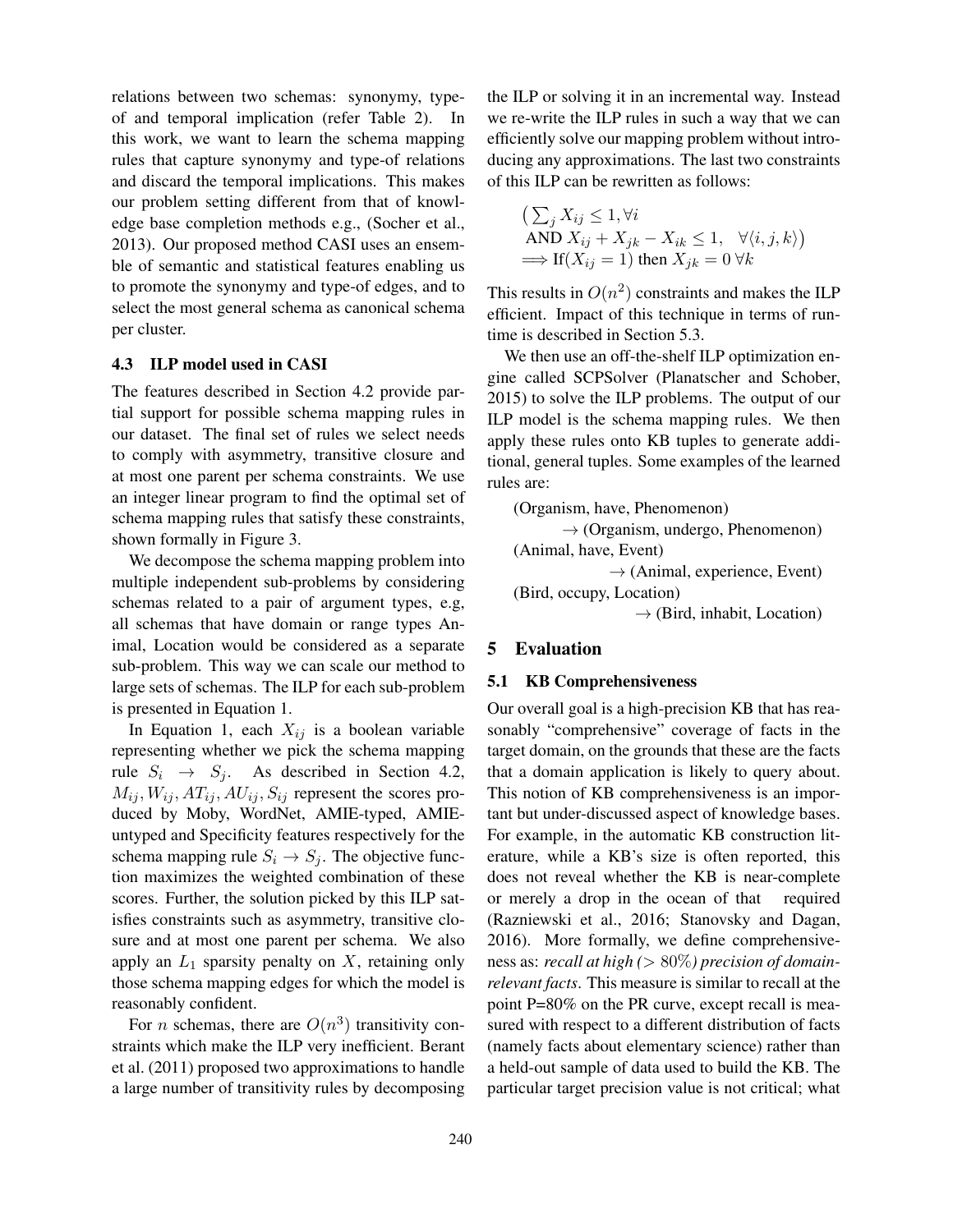| <b>KB</b>   | Precision | Coverage of Tuple-Expressible | KB comprehensiveness w.r.t. Science domain |  |  |
|-------------|-----------|-------------------------------|--------------------------------------------|--|--|
|             |           | Science Knowledge             | (Science recall $@80\%$ precision)         |  |  |
|             |           | (Recall on science KB)        |                                            |  |  |
| WebChild    | 89%       | $3.4\%$                       | $3.4\%$                                    |  |  |
| <b>NELL</b> | 85%       | $0.1\%$                       | $0.1\%$                                    |  |  |
| ConceptNet  | 40%       | 8.4%                          | $n/a (p<80\%)$                             |  |  |
| ReVerb-15M  | 55%       | 11.5%                         | $n/a (p<80\%)$                             |  |  |
| Our KB      | 81%       | 23.2%                         | $23.2\%$                                   |  |  |

Table 3: Precision and coverage of tuple-expressible elementary science knowledge by existing resources vs. our KB. Precision estimates are within +/-3% with 95% confidence interval.

is important is that the same precision point is used when comparing results. We choose 80% as subjectively reasonable; at least 4 out of 5 queries to the KB should be answered correctly.

There are several ways this target distribution of required facts can be modeled. To fully realize the ambition of this metric, we would directly identify a sample of required end-task facts, e.g., by manual analysis of questions posed to the end-task system, or from logs of the interaction between the endtask system and the KB. However, given the practical challenges of doing this at scale, we take a simpler approach and approximate this end-task distribution using facts extracted from an (independent) *domain-specific* text corpus (we call this a *reference corpus*). Note that these facts are only a sample of domain-relevant facts, not the entirety. Otherwise, we could simply run our extractor over the reference corpus and have all we need. Now we are in a strong position, because the reference corpus gives us a fixed point of reference to measure comprehensiveness: we can sample facts from it and measure what fraction the KB "knows", i.e., can answer as true (Figure 4).

For our specific task of elementary science QA, we have assembled a reference corpus<sup>6</sup> of ∼1.2M sentences comprising of multiple elementary science textbooks, multiple dictionary definitions of all fourth grade vocabulary words, and simple Wikipedia pages for all fourth grade vocabulary words (where such pages exist). To measure our KB's comprehensiveness (of facts within the expressive power of our KB), we randomly sampled 4147 facts, expressed as headword tuples, from



Figure 4: Comprehensiveness (frequency-weighted coverage C of the required facts D) can be estimated using coverage A of a reference KB B as a surrogate sampling of the target distribution.

the reference corpus. These were generated semiautomatically using parts of our pipeline, namely information extraction then Turker scoring to obtain true facts<sup>7</sup>. We call these facts the Reference  $KB^8$ . To the extent our tuple KB contains facts in this Reference KB (and under the simplifying assumption that these facts are representative of the science knowledge our QA application needs), we say our tuple KB is comprehensive. Doing this yields a value of 23% comprehensiveness for our KB (Table 3).

We also measured the precision and science coverage of other, existing fact KBs. For precision, we took a random sample of 1000 facts in each KB, and followed the same methodology as earlier so that the

<sup>&</sup>lt;sup>6</sup>This corpus named as "Aristo MINI Corpus" is available for download at http://allenai.org/data/ aristo-tuple-kb

 $7$ This method will of course miss many facts in the reference corpus, e.g., when extraction fails or when the fact is in a nonsentential form, e.g., a table. However, we only assume that the *distribution* of extracted facts is representative of the domain.

<sup>&</sup>lt;sup>8</sup>These 4147 test facts are published with the dataset at http://allenai.org/data/aristo-tuple-kb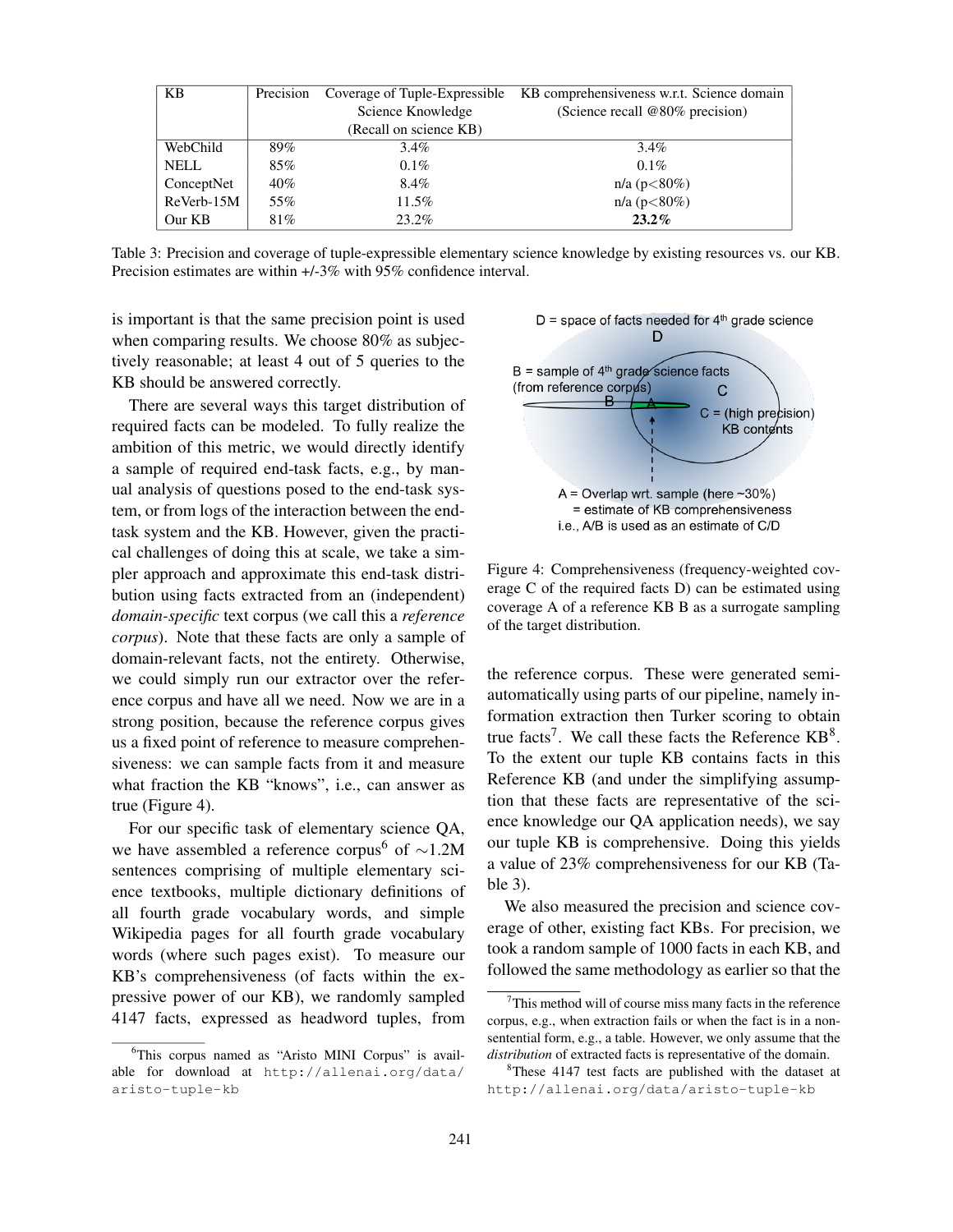comparison is valid: Turkers label each fact as true or false/nonsense, each fact is labeled 3 times, and the majority label is the overall label. The precisions are shown in Table 3. For ConceptNet, we used only the subset of facts with frequency  $> 1$ , as frequency=1 facts are particularly noisy (thus the precision of the full ConceptNet would be lower).

We also computed the science coverage (= comprehensiveness, if p>80%) using our reference KB. Note that these other KBs were not designed with elementary science in mind and so, not surprisingly, they do not cover many of the relations in our domain. To make the comparison as fair as possible, given these other KBs use different relational vocabularies, we first constructed a list of 20 very general relations (similar to the ConceptNet relations, e.g., causes, uses, part-of, requires), and then mapped relations used in both our reference facts, and in the other KBs, to these 20 relations. To compare if a reference fact is in one of these other KBs, only the general relations need to match, and only the subject and object headwords need to match. This allows substantial linguistic variation to be permitted during evaluation (e.g., "contain",. "comprise", "part of" etc. would all be considered matching). In other words, this is a generous notion of "a KB containing a fact", in order to be as fair as possible.

As Table 4 illustrates, these other KBs cover very little of the target science knowledge. In the case of WebChild and NELL, the primary reason for low recall is low overlap between their target and ours. NELL has almost no predicate overlap with our Reference KB, reflecting it's Named Entity centric content. WebChild is rich in part-of and location information, and covers 60% of part-of and location facts in our Reference KB. However, these are only 4.5% of all the facts in the Reference KB, resulting in an overall recall (and comprehensiveness) of 3%. In contrast, ConceptNet and ReVerb-15M have substantially more relational overlap with our Reference KB, hence their recall numbers are higher. However, both have lower precision, limiting their utility.

This evaluation demonstrates the limited science coverage of existing resources, and the degree to which we have overcome this limitation. The extraction methods used to build these resources are not directly comparable since they are starting with different input/output settings and involve significantly

different degrees of supervision. Rather, the results suggest that general-purpose KBs (e.g., NELL) may have limited coverage for specific domains, and that our domain-targeted extraction pipeline can significantly alleviate this in terms of precision and coverage when that domain is known.

| <b>Extraction</b> stage | #schemas | #tuples | $%$ Avg.  |
|-------------------------|----------|---------|-----------|
| output                  |          |         | precision |
| 2. Tuple generation     |          | 7.5M    | 54.2      |
| 3. Headword tuples      | 29.3K    | 462K    | 68.0      |
| 4. Tuple scoring        | 15.8K    | 156K    | 87.2      |
| 5. Phrasal tuples       | 15.8K    | 286K    | 86.5      |
| 6. Canonical schemas    | 15.8K    | 340K    | 80.6      |

Table 4: Evaluation of KB at different stages of extraction. Precision estimates are within +/-3% with 95% confidence interval.

#### 5.2 Performance of the Extraction Pipeline

In addition, we measured the average precision of facts present in the KB after every stage of the pipeline (Table 4). We can see that the pipeline take as input 7.5M OpenIE tuples with precision of 54% and produces a good quality science KB of over 340K facts with 80.6% precision organized into 15K schemas. The Table also shows that precision is largely preserved as we introduce phrasal triples and general tuples.

### 5.3 Evaluation of Canonical Schema Induction

In this section we will focus on usefulness and correctness of our canonical schema induction method.

The parameters of the ILP model (see Equation 1) i.e.,  $\lambda_1 \ldots \lambda_5$  and  $\delta$  are tuned based on sample accuracy of individual feature sources and using a small schema mapping problem with schemas applicable to vocabulary types Animal and Body-Part.

$$
\lambda_1 = 0.7, \lambda_2 = 0.9, \lambda_3 = 0.3,
$$
  
\n $\lambda_4 = 0.1, \lambda_5 = 0.2, \delta = 0.7$ 

Further, with  $O(n^3)$  transitivity constraints we could not successfully solve a single ILP problem with 100 schemas within a time limit of 1 hour. Whereas, when we rewrite them with  $O(n^2)$  constraints as explained in Section 4.3, we could solve 443 ILP sub-problems within 6 minutes with average runtime per ILP being 800 msec.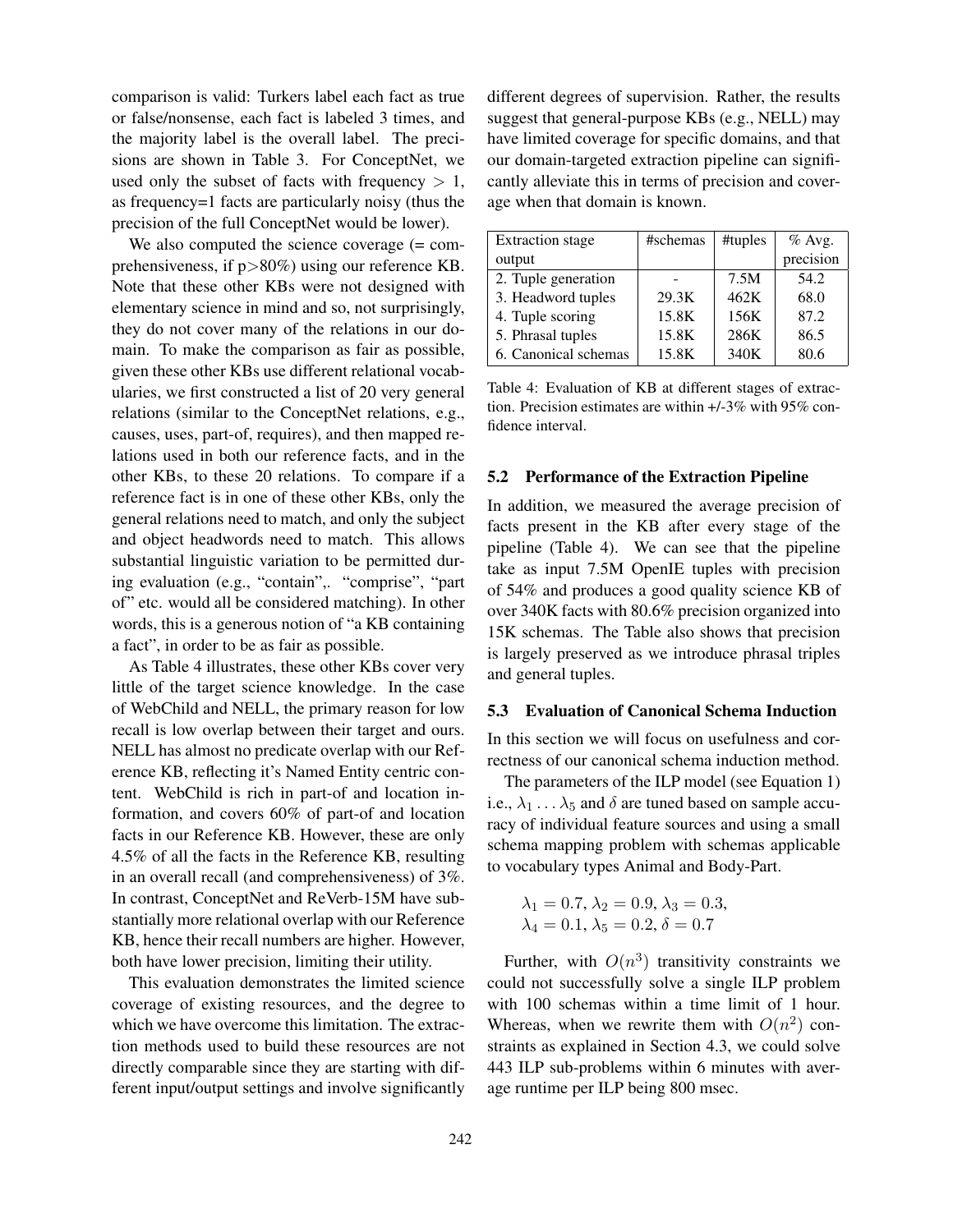| Canonical schema induction method   Comprehensiveness |          |  |  |
|-------------------------------------------------------|----------|--|--|
| None                                                  | $20.0\%$ |  |  |
| $AMIE*$                                               | 20.9%    |  |  |
| CASI (our method)                                     | $23.2\%$ |  |  |

Table 5: Use of the CASI-induced schemas significantly (at the 99% confidence level) improves comprehensiveness of the KB.

As discussed in Section 2, we not only cluster the (typed) relations, but also identify a canonical relation that all the other relations in a cluster can be mapped to, without recourse to human annotated training data or a target relational vocabulary. Although no existing methods do this directly, the AMIE-based schema clustering method of  $(Galárraga et al., 2014)$  can be extended to do this by incorporating the association rules learned by AMIE (both typed and untyped) inside our ILP framework to output schema mapping rules. We call this extension AMIE\*, and use it as a baseline to compare the performance of CASI against.

## 5.3.1 Canonical Schema Usefulness

The purpose of canonicalization is to allow equivalence between seemingly different schema to be recognized. For example, the KB query ("polar bear", "reside in", "tundra")?<sup>9</sup> can be answered by a KB triple ("polar bear", "inhabit", "tundra") if schema mapping rules map one or both to the same canonical form e.g., ("polar bear", "live in", "tundra") using the rules:

> (Animal, inhabit, Location)  $\rightarrow$  (Animal, live in, Location) (Animal, reside in, Location)  $\rightarrow$  (Animal, live in, Location)

One way to quantitatively evaluate this is to measure the impact of schema mapping on the comprehensiveness metric. Table 5 shows that, before applying any canonical schema induction method, the comprehensiveness score of our KB was 20%. The AMIE\* method improves this score to 20.9%, whereas our method achieves a comprehensiveness of 23.2%. This latter improvement over the original KB is statistically significant at the 99% confidence level (sample size is the 4147 facts sampled from the reference corpus).

## 5.3.2 Canonical Schema Correctness

A second metric of interest is the correctness of the schema mapping rules (just because comprehensiveness improves does not imply every mapping rule is correct). We evaluate correctness of schema mapping rules using following metric:

Precision of schema mapping rules: We asked Turkers to directly assess whether particular schema mapping rules were correct, for a random sample of rules. To make the task clear, Turkers were shown the schema mapping rule (expressed in English) along with an example fact that was rewritten using that rule (to give a concrete example of its use), and they were asked to select one option "correct or incorrect or unsure" for each rewrite rule. We asked this question to three different Turkers and considered the majority vote as final evaluation $10$ .

The comparison results are shown in Table 6. Starting with 15.8K schemas, AMIE\* canonicalized only 822 of those into 102 canonical schemas (using 822 schema mapping rules). In contrast, our method CASI canonicalized 4.2K schemas into 2.5K canonical schemas. We randomly sampled 500 schema mapping rules generated by each method and asked Turkers to evaluate their correctness, as described earlier. As shown in Table 6, the precision of rules produced was CASI is 68%, compared with AMIE\* which achieved 59% on this metric. Thus CASI could canonicalize five times more schemas with 9% more precision.

### 5.4 Discussion and Future Work

Next, we identify some of the limitations of our approach and directions for future work.

1. Extracting Richer Representations of Knowledge: While triples can capture certain kinds of knowledge, there are other kinds of information, e.g. detailed descriptions of events or processes, that cannot be easily represented by a set of independent tuples. An extension of this work would be to extract event frames, capable of representing a richer set of

<sup>&</sup>lt;sup>9</sup>e.g., posed by a QA system trying to answer the question "Which is the likely location in which a polar bear to reside in? (A) Tundra (B) Desert (C) Grassland"

<sup>10</sup>We discarded the unsure votes. For more than 95% of the rules, at least 2 out of 3 Turkers reached clear consensus on whether the rule is "correct vs. incorrect", indicating that the Turker task was clearly defined.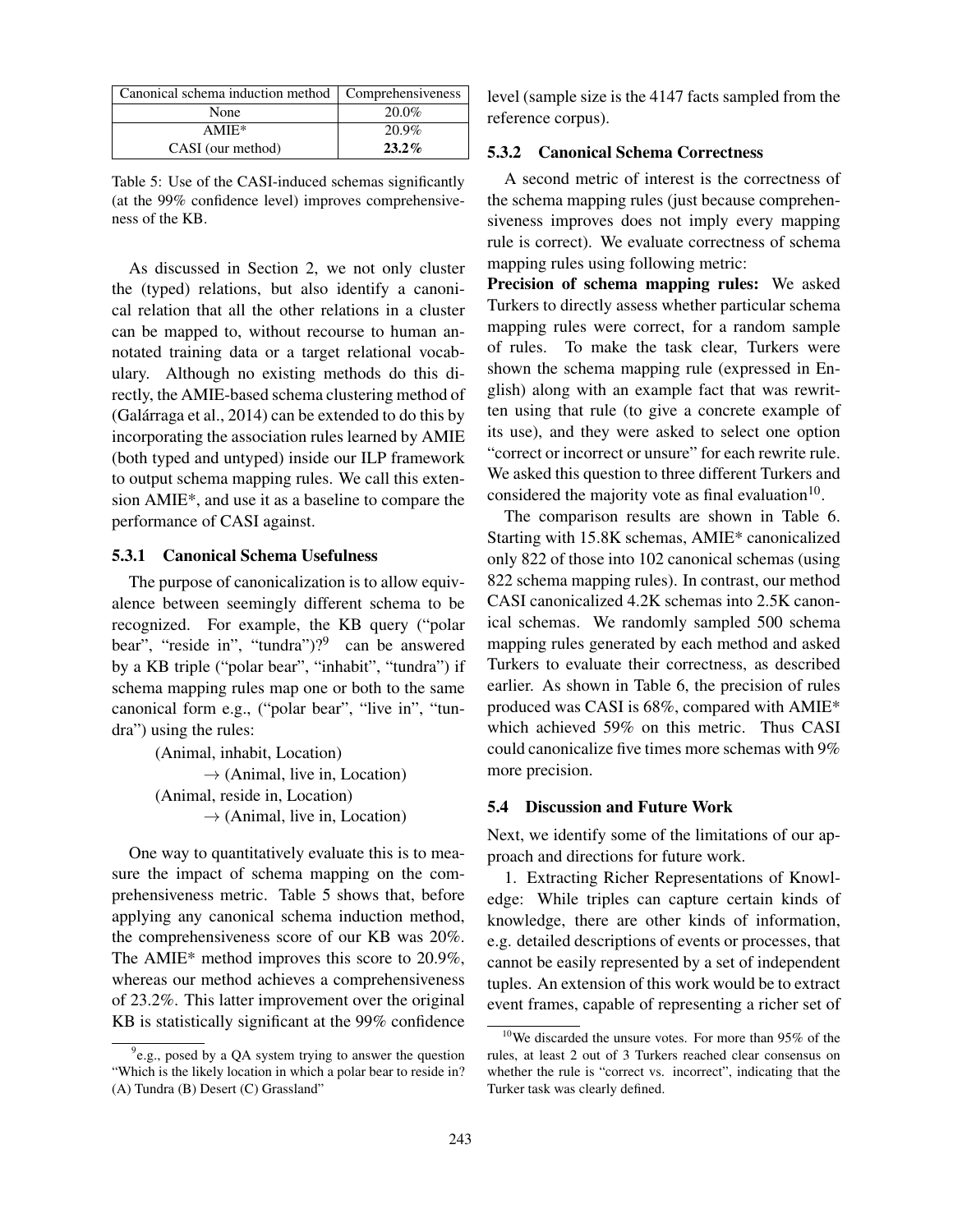| Canonical schema  | $\#$ input | #schema | #induced                        | Precision of         |
|-------------------|------------|---------|---------------------------------|----------------------|
| induction method  | schemas    |         | mapping rules canonical schemas | schema mapping rules |
| $AMIE*$           | 15.8K      | 822     | 102                             | 59%                  |
| CASI (our method) | 15.8K      | 4.2K    | 2.5K                            | 68%                  |

Table 6: CASI canonicalizes five times more schemas than AMIE\*, and also achieves a small (9%) increase in precision, demonstrating how additional knowledge resources can help the canonicalization process (Section 4.2). Precision estimates are within +/-4% with 95% confidence interval.

roles in a wider context compared to a triple fact. For example in the news domain, while representing an event "public shooting", one would like to store the shooter, victims, weapon used, date, time, location and so on. Building high-precision extraction techniques that can go beyond binary relations towards event frames is a potential direction of future research.

2. Richer KB Organization: Our approach organizes entities and relations into flat entity types and schema clusters. An immediate direction for extending this work could be a better KB organization with deep semantic hierarchies for predicates and arguments, allowing inheritance of knowledge among entities and triples.

3. Improving comprehensiveness beyond 23%: Our comprehensiveness score is currently at 23% indicating 77% of potentially useful science facts are still missing from our KB. There are multiple ways to improve this coverage including but not limited to 1) processing more science corpora through our extraction pipeline, 2) running standard KB completion methods on our KB to add the facts that are likely to be true given the existing facts, and 3) improving our canonical schema induction method further to avoid cases where the query fact is present in our KB but with a slight linguistic variation.

4. Quantification Sharpening: Similar to other KBs, our tuples have the semantics of plausibility: If the fact is generally true for some of the arg1s, then score it as true. Although frequency filtering typically removes facts that are rarely true for the arg1s, there is still variation in the quantifier strength of facts (i.e., does the fact hold for all, most, or some arg1s?) that can affect downstream inference. We are exploring methods for quantification sharpening, e.g., (Gordon and Schubert, 2010), to address this.

5. Can the pipeline be easily adapted to a new domain? Our proposed extraction pipeline expects high-quality vocabulary and types information as input. In many domains, it is easy to import types from existing resources like WordNet or FreeBase. For other domains like medicine, legal it might require domain experts to encode this knowledge. However, we believe that manually encoding types is a much simpler task as compared to manually defining all the schemas relevant for an individual domain. Further, various design choices, e.g., precision vs. recall tradeoff of final KB, the amount of expert input available, etc. would depend on the domain and end task requirements.

## 6 Conclusion

Our goal is to construct, a domain-targeted, high precision knowledge base of *(subject,predicate,object)* triples to support an elementary science application. We have presented a scalable knowledge extraction pipeline that is able to extract a large number of facts targeted to a particular domain. The pipeline leveraging Open IE, crowdsourcing, and a novel schema learning algorithm, and has produced a KB of over 340,163 facts at 80.6% precision for elementary science QA.

We have also introduced a metric of *comprehensiveness* for measuring KB coverage with respect to a particular domain. Applying this metric to our KB, we have achieved a comprehensiveness of over 23% of science facts within the KB's expressive power, substantially higher than the science coverage of other comparable resources. Most importantly, the pipeline offers for the first time a viable way of extracting large amounts of high-quality knowledge targeted to a specific domain. We have made the KB publicly available at http://data.allenai. org/tuple-kb.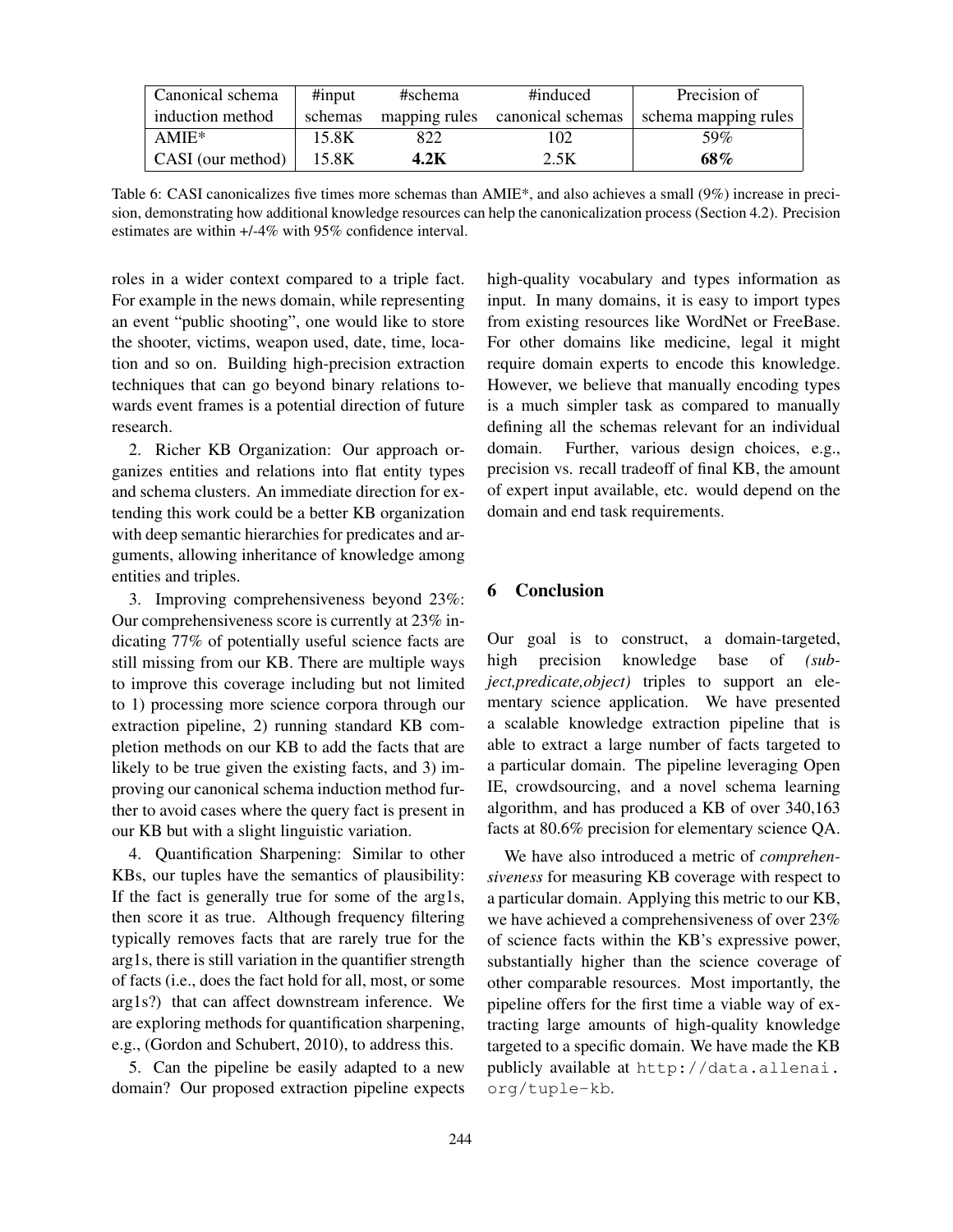#### Acknowledgments

We are grateful to Paul Allen whose long-term vision continues to inspire our scientific endeavors. We would also like to thank Peter Turney and Isaac Cowhey for their important contributions to this project.

### References

- S. Auer, C. Bizer, J. Lehmann, G. Kobilarov, R. Cyganiak, and Z. Ives. 2007. DBpedia: A nucleus for a web of open data. In *In ISWC/ASWC*.
- Michele Banko, Michael J. Cafarella, Stephen Soderland, Matthew Broadhead, and Oren Etzioni. 2007. Open information extraction from the web. In *IJCAI*, volume 7, pages 2670–2676.
- Jonathan Berant, Ido Dagan, and Jacob Goldberger. 2011. Global learning of typed entailment rules. In *ACL*.
- Kurt Bollacker, Colin Evans, Praveen Paritosh, Tim Sturge, and Jamie Taylor. 2008. Freebase: A collaboratively created graph database for structuring human knowledge. In *SIGMOD*.
- Thorsten Brants and Alex Franz. 2006. Web 1T 5 gram version 1 LDC2006T13. Philadelphia: Linguistic Data Consortium.
- Andrew Carlson, Justin Betteridge, Bryan Kisiel, Burr Settles, Estevam R Hruschka Jr, and Tom M Mitchell. 2010. Toward an architecture for never-ending language learning. In *AAAI*, volume 5, page 3.
- Bhavana Dalvi, Sumithra Bhakthavatsalam, Chris Clark, Peter Clark, Oren Etzioni, Anthony Fader, and Dirk Groeneveld. 2016. IKE - An Interactive Tool for Knowledge Extraction. In *AKBC@NAACL-HLT*.
- Luciano Del Corro, Rainer Gemulla, and Gerhard Weikum. 2014. Werdy: Recognition and disambiguation of verbs and verb phrases with syntactic and semantic pruning. In *2014 Conference on Empirical Methods in Natural Language Processing*, pages 374– 385. ACL.
- Karthik Dinakar, Birago Jones, Catherine Havasi, Henry Lieberman, and Rosalind Picard. 2012. Common sense reasoning for detection, prevention, and mitigation of cyberbullying. *ACM Transactions on Interactive Intelligent Systems (TiiS)*, 2(3):18.
- Xin Dong, Evgeniy Gabrilovich, Geremy Heitz, Wilko Horn, Ni Lao, Kevin Murphy, Thomas Strohmann, Shaohua Sun, and Wei Zhang. 2014. Knowledge vault: a web-scale approach to probabilistic knowledge fusion. In *KDD*.
- Alexander Faaborg and Henry Lieberman. 2006. A goaloriented web browser. In *Proceedings of the SIGCHI*

*conference on Human Factors in computing systems*, pages 751–760. ACM.

- Anthony Fader, Stephen Soderland, and Oren Etzioni. 2011. Identifying relations for open information extraction. In *Proceedings of the Conference on Empirical Methods in Natural Language Processing*, pages 1535–1545. Association for Computational Linguistics. ReVerb-15M available at http://openie. cs.washington.edu.
- Christiane Fellbaum. 1998. *WordNet*. Wiley Online Library.
- Luis Galarraga, Christina Teflioudi, Katja Hose, and ´ Fabian M. Suchanek. 2013. AMIE: association rule mining under incomplete evidence in ontological knowledge bases. In *WWW*.
- Luis Galarraga, Geremy Heitz, Kevin Murphy, and ´ Fabian M. Suchanek. 2014. Canonicalizing open knowledge bases. In *CIKM*.
- Jonathan Gordon and Lenhart K Schubert. 2010. Quantificational sharpening of commonsense knowledge. In *AAAI Fall Symposium: Commonsense Knowledge*.
- Adam Grycner and Gerhard Weikum. 2014. Harpy: Hypernyms and alignment of relational paraphrases. In *COLING*.
- Adam Grycner, Gerhard Weikum, Jay Pujara, James R. Foulds, and Lise Getoor. 2015. RELLY: Inferring hypernym relationships between relational phrases. In *EMNLP*.
- Dekang Lin and Patrick Pantel. 2001. DIRT discovery of inference rules from text. In *Proceedings of the seventh ACM SIGKDD international conference on Knowledge discovery and data mining*, pages 323– 328. ACM.
- Hugo Liu and Push Singh. 2004. ConceptNet: a practical commonsense reasoning tool-kit. *BT technology journal*, 22(4):211–226.
- Mausam, Michael Schmitz, Stephen Soderland, Robert Bart, and Oren Etzioni. 2012. Open language learning for information extraction. In *EMNLP*.
- Andrea Moro and Roberto Navigli. 2012. WiSeNet: building a wikipedia-based semantic network with ontologized relations. In *CIKM*.
- Patrick Pantel, Rahul Bhagat, Bonaventura Coppola, Timothy Chklovski, and Eduard H Hovy. 2007. ISP: Learning inferential selectional preferences. In *HLT-NAACL*, pages 564–571.
- Hannes Planatscher and Michael Schober. 2015. SCP solver. http://scpsolver.org.
- Simon Razniewski, Fabian M Suchanek, and Werner Nutt. 2016. But what do we actually know? In *Proc. AKBC'16*.
- Sebastian Riedel, Limin Yao, Andrew McCallum, and Benjamin M. Marlin. 2013. Relation extraction with